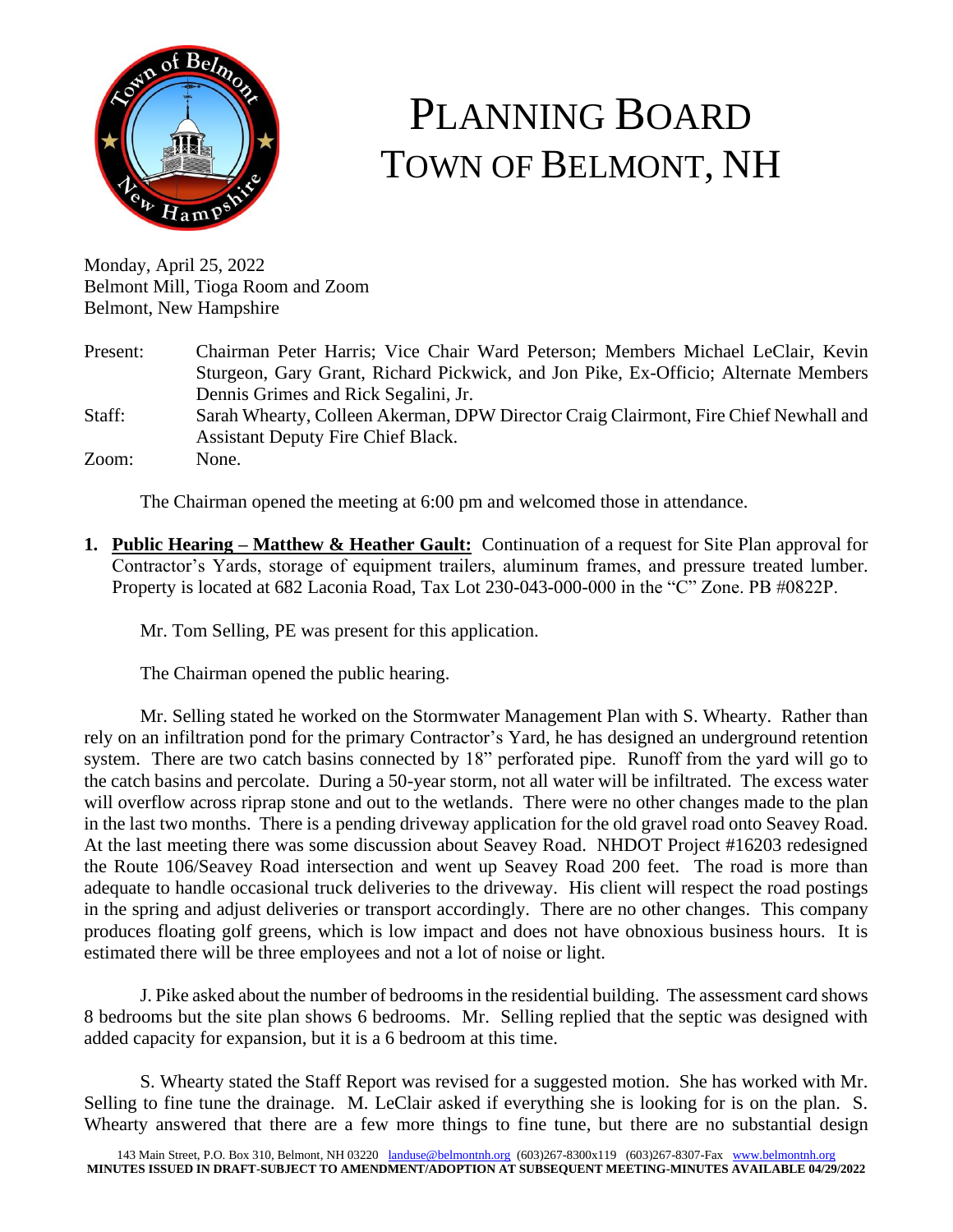revisions. There are a few changes for the Stormwater Report and some modeling for the underground system. Generally, there are two catch basins with a pipe, but the catch basins have not been modeled. We want to see water levels in the structures during the design storm. We are looking for clarification for the water in the outlet pipe. Most of the suggested changes are minor. S. Whearty said Staff is not concerned with the site's overall ability to handle water capacity. The wetlands are more than 6 acres and there should be no significant impact from runoff. Staff is requesting additional modeling to ensure the developed portion of the site will function as designed.

 J. Pike asked DPW Director Craig Clairmont if he thinks there will be problems. C. Clairmont said DPW's concern is with tractor trailers going onto the other side of the road. S. Whearty said the challenge is that plan measurements do not always equate to how drivers control their turns. M. LeClair commented that another site had problems with this on a weekly basis, but this location would be a few times a year and that is a huge difference. C. Clairmont said this is worth noting in case there is any feedback about someone else doing this. J. Pike recommends changing the radius and cutting the corner down. C. Clairmont said he told Staff the concern is the integrity of the road. Mr. Selling responded that they are concerned about it as well and have used a radius greater than the Town requires. There was enough concern expressed that they stepped up to the plate to provide better than the minimum requirements. P. Harris had concerns about school bus traffic. Mr. Selling stated they will adjust their hours when school is in session. S. Whearty noted it is a suggested condition of their approval.

The Chairman stated there is one waiver request with regards to the merits of the application.

**MOTION:** J. Pike moved to waive the Parking and Loading Requirements (Site Plan Section 9.E.4.d) because gravel is a preferred surface given the proximity to adjacent wetlands.

The motion was seconded by M. LeClair and carried. (7-0)

The Chairman asked if anyone in the audience had any questions or comments. There being none, he closed the public hearing.

M. LeClair asked for confirmation that the condition referencing offsite business traffic is condition #24. S. Whearty confirmed that is correct in the revised Staff Report.

#### **Board's Action – Matthew & Heather Gault:**

**MOTION:** M. LeClair moved that the application for Site Plan Approval be granted Final, conditional approval as it appears to meet all of the technical requirements of the Ordinances and Regulations of the Town of Belmont with the following conditions:

Conditions (precedent) to be complied with or secured (as appropriate) prior to plan being signed and decision recorded. No site improvements or approved uses shall commence and no building permit shall be issued until plan is signed and decision recorded.

- 1. This action is based on a plan set dated 4/5/22.
- 2. Submit final plans (5 paper, 1 reduced, 1 pdf). Submit one copy (preferably electronic) for approval prior to submitting all required copies. Add/identify/include/correct on plan: i. Sheet 5:
	- 1. Remove the cut off leader with no text. (bottom of sheet)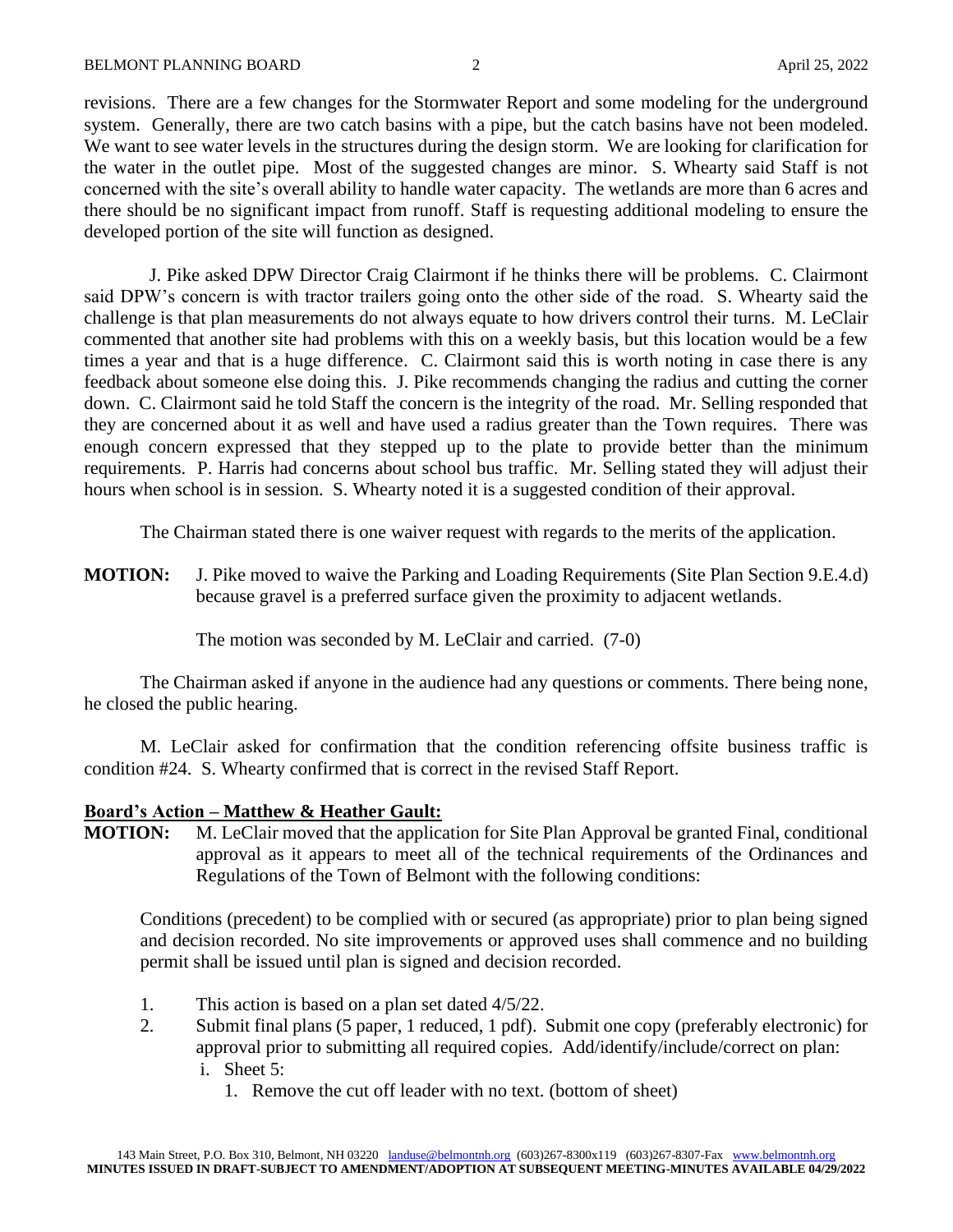- ii. Provide construction details for the underground detention system, including information about each CB (depth, diameter, etc.). Will the trench be filled with stone and fabric around the pipe?
- 3. Make corrections to the stormwater report:
	- i. Model CB1 and CB2.
- 4. Make corrections to the Quality Assurance Plan.
	- i. It includes dates that have already passed.
	- ii. Under f.) Spill Control & Response Plan, change "within the commercial building" to "on the site".
- 5. Payment of decision recording fee. Check made payable to BCRD in the amount of \$20.60.
- 6. Conditions precedent will be met no later than 4/25/23. Active and substantial development of the improvements to be completed no later than 4/25/24. Construction to be substantially complete no later than 4/25/26. (674:39)
- 7. Applicant shall sign and return copy of Town's Inspection Schedule. Schedule will be available once final plans are submitted.
- 8. Compliance hearing shall be held by Board as necessary.

**APPLICANT SHALL TAKE SPECIAL NOTICE: NO USE/WORK** MAY COMMENCE UNTIL ALL PRE-CONDITIONS ABOVE HAVE BEEN SATISFIED. CONTACT THE LAND USE OFFICE WITH ANY QUESTIONS. COMMENCING WORK OR USE PRIOR TO TOWN AUTHORIZATION SUBJECTS THIS APPROVAL TO REVOCATION, AND OTHER ENFORCEMENT ACTION AND DAILY FINES.

Construction conditions to be complied with once plan has been signed and decision recorded (shall comply with full standards of the Town's Project Security/Construction Process):

- 9. Submission of building plans, approved by Building Inspector & Fire Department. Property owner shall install all required traffic control and fire and life safety facilities and systems required by the Board and/or by other applicable Codes and Regulations. All system designs required by the Fire Department shall be submitted under stamp of the appropriate professional.
- 10. Shall erect orange construction fencing around entire perimeter of area to be disturbed and wetland flagging shall be maintained. No encroachments into the fenced area or beyond the fence barrier is permitted without prior approval of the Town, and NH DES as applicable, in conjunction with review by project engineer.
- 11. Follow Town's Inspection Schedule. A copy of the Town's Inspection Schedule shall be provided to the site contractor(s) prior to work commencing. Obtain successful milestone observations from Land Use Staff as listed on Land Use Inspection form and additionally and separately all required inspections by the Building Official, Fire Department, and NH DOT.
- 12. Construction shall be monitored and certified by the Town or Town's representative at the applicant's expense if any. If required, an estimate will be provided to the applicant and the funds will be due before construction begins.
- 13. Existing floor drain(s) to be decommissioned in accordance with DES guidelines.
- 14. Special attention should be given to the steep slopes adjacent to the proposed parking area. Any slope instability resulting from erosion should be addressed by the owner immediately.
- 15. Temporary erosion control measures shall remain in place until construction is complete and the site is stabilized. If CO is requested prior to stabilization, the cost to remove the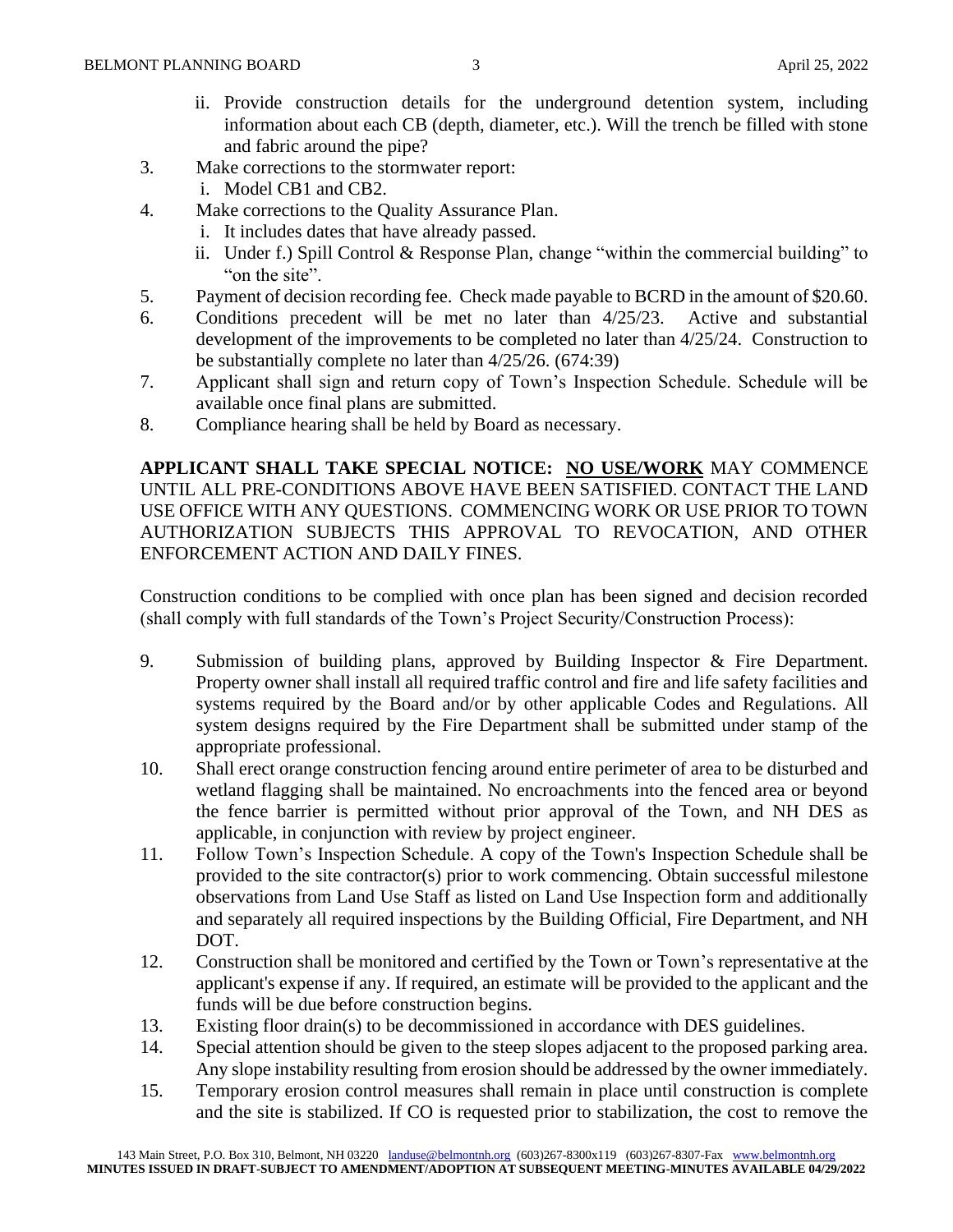temporary erosion control measures shall be secured in escrow with the Town until the site is stabilized and the temporary erosion control measures have been removed.

16. Occupancy/use of improvements requires submission of 2 paper original record (as-built) site plans including structures, utilities, roads, drainage and other site improvements. Plans shall be reproducible in black/white, e.g. through the use of differentiating graphics (pre/post contours dashed/solid), identifying notes, etc.

General conditions to be complied with subsequent to plan being signed and decision recorded:

- 17. Approved uses include: Contractor's Yards, storage of equipment trailers, aluminum frames & pressure treated lumber.
- 18. The property owner shall be responsible to inspect, maintain and make immediate repairs to stormwater management features to assure they function in the manner intended and protect water quality.
- 19. All representations made by the applicant during the public hearing are incorporated as a condition of this approval.
- 20. Landscaping shall be maintained, shall be kept in a sightly manner and not allowed to deteriorate.
- 21. All exterior lighting shall be downcast and shielded from abutters and traffic.
- 22. Permits must be obtained for all signage, and signs for inactive, closed or abandoned uses shall be removed within 30 days.
- 23. Compliant aquifer inspections required. All performance standards of the Ordinance shall be met.
- 24. No off-site business traffic will occur before 7:30am during the school year.
- 25. No on-site fuel storage.
- 26. All parking, storage, activity to remain within buildings and delineated Contractor's Yards. No storage or parking elsewhere on the property. All vehicles and equipment shall be work/road worthy. No junk or salvage vehicles or vehicle parts. Parking restricted to on site permitted uses.
- 27. The Contractor's Yards (2) and commercial building are to be used by one business.
- 28. No residential use of building.
- 29. All improvements to be completed or secured (as allowed by the Town) prior to any occupancy of the site.
- 30. No changes shall be made to the approved plans unless application is made in writing to the Town.
- 31. The Planning Board shall have the power to modify or amend its approval upon its own motion to do so.
- 32. Approval is subject to expiration, revocation and changes in the Ordinances. This conditional approval shall expire on 4/25/23 unless all conditions are met or an extension is applied for and granted in accordance with the Regulations. Active and substantial development of the improvements to be completed no later than 4/25/24. Construction to be substantially complete no later than 4/25/26. Notice to the applicant and/or a public hearing are not required for the Board to determine that a conditional approval has expired. Reapplication in the case of an expired conditional approval requires a new application meeting all applicable Regulations.
- 33. Where there is a conflict within the information submitted by the applicant, the Town shall determine the correct information to be applied.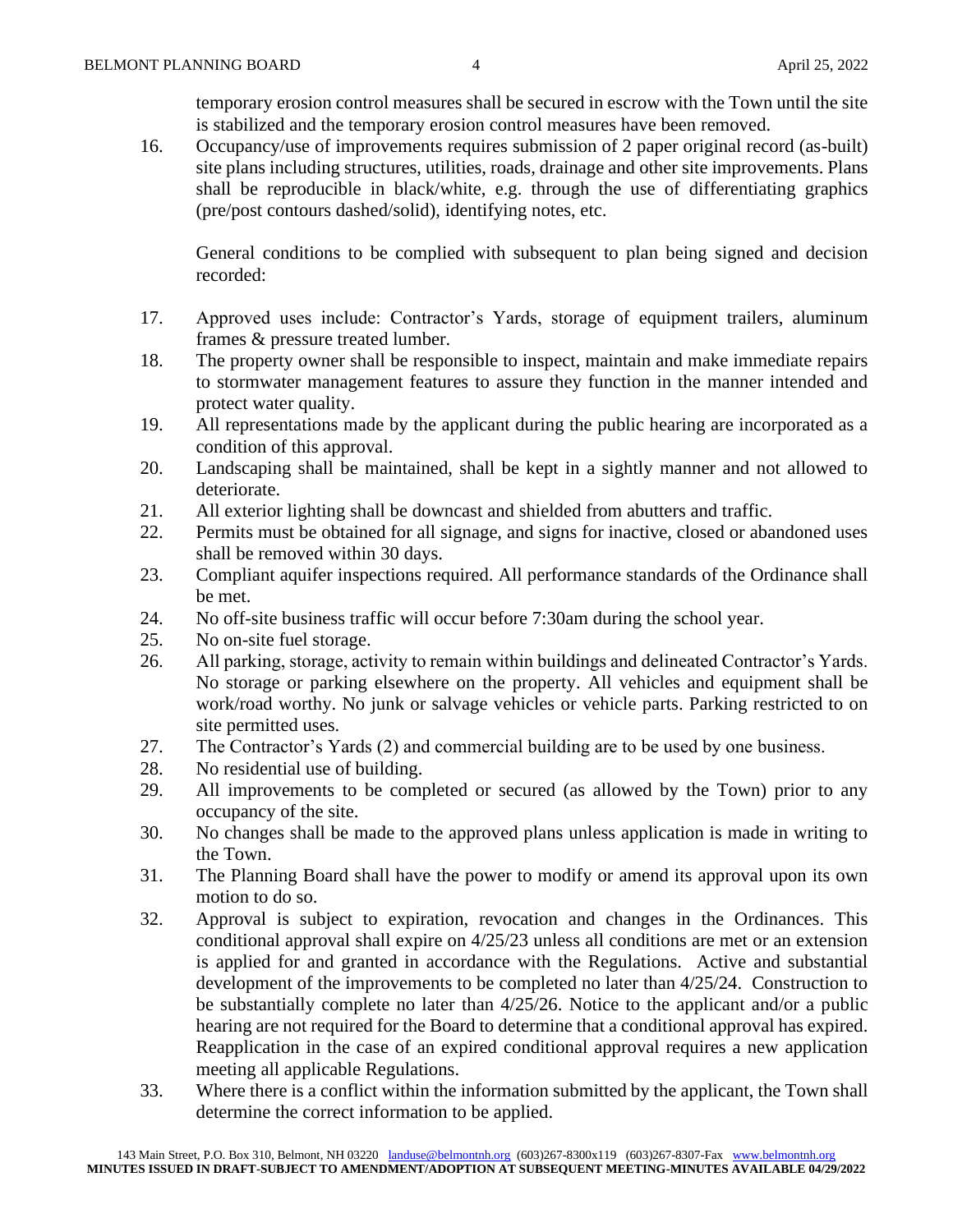34. Operational conditions of the Town and other agencies shall be met.

The motion was seconded by J. Pike and carried. (7-0)

- **2. Public Hearing – Route 106 Realty Trust:** Continuation of a request for:
	- a. Site Plan approval for Contractor's Yard, commercial building (motor vehicle & trailer service, professional offices, light manufacturing, retail stores and service business). PB #0622P.
	- b. Conditional Use Permit for a subordinate dwelling unit. PB #1522P.

Property is located on Laconia Road & 28 Corriveau Way, Tax Lot 217-114-000-000 in the "C" Zone. (No new information submitted).

Mr. Jon Rokeh was present for this application. He said they asked for the continuation because they still need to do the test pits but want to be sure things are drying out. He is trying to get it done this week before the next meeting deadline.

J. Pike asked for clarification on the Staff Report. S. Whearty explained that Staff included Mr. Rokeh's emails to show proof that the continuation request was made in a timely manner, and that they have requested to waive the 65-day clock.

**MOTION:** W. Peterson moved to table the public hearing on the application of Route 106 Realty Trust approval for Contractor's Yard, commercial building (motor vehicle & trailer service, professional offices, light manufacturing, retail stores and service business), and a Conditional Use Permit for a subordinate dwelling unit to the May 23, 2022 Planning Board meeting and to accept the applicant's waiver of the 65-day timeline set forth in RSA 676:4 to May 31, 2022, consistent with the requested continuance to May 23, 2022.

The motion was seconded by J. Pike and carried. (7-0)

**3. Plan Submission Meeting and Public Hearing – Gilmanton Sand & Gravel:** Request for Earth Excavation approval for a new quarry. Property is located at 28 Stone Road, Tax Lot 245-001-000- 000 in the "I" Zone. PB #1022P.

Mr. Jon Rokeh and Mr. Craig Nutter were present for this application.

The Chairman stated there is one waiver request related to the completeness of the application.

**MOTION:** W. Peterson moved to grant the waiver request for Soils Map and Report (Site Plan Section 5.D.3) because the site is almost entirely ledge.

The motion was seconded by G. Grant and carried. (7-0)

**MOTION:** K. Sturgeon moved that the application be accepted as complete for the purposes of proceeding with consideration and making an informed decision. However, additional information shall be requested as necessary and must be submitted in a timely manner to complete review and act on the application. The Board shall act on this proposal by 6/29/22 subject to extension or waiver.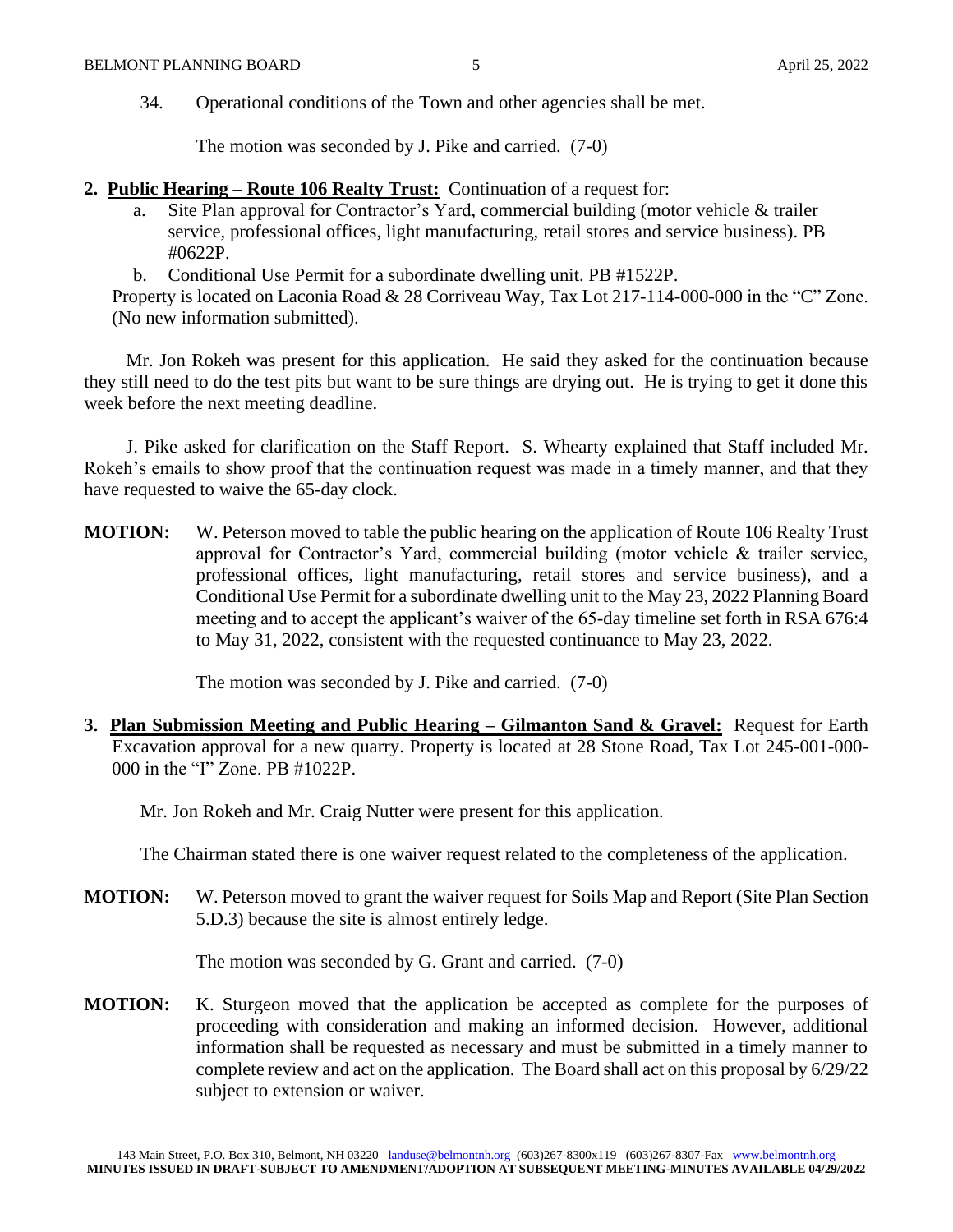The motion was seconded by W. Peterson and carried. (7-0)

The Chairman stated the following definition will be used to determine if the applications before the Board tonight have a regional impact. He explained that in order to provide timely notice, provide opportunities for input and consider the interests of other municipalities, the Board shall act to determine if the development has a potential regional impact as defined by RSA 36:55. Impacts may include, but are not limited to: relative size or number of dwelling units as compared with existing stock; proximity to the borders of a neighboring community; transportation networks; anticipated emissions such as light, noise, smoke, odors, or particles; proximity to aquifers or surface waters which transcend municipal boundaries; shared facilities such as schools and solid waste disposal facilities.

**MOTION:** P. Harris moved that the proposal does not have a potential regional impact.

The motion was seconded by M. LeClair and carried. (7-0)

The Chairman opened the public hearing.

The Chairman noted the majority of the Departmental Responses had no comment or concerns. The Land Use Technician incorporated their comments into the discussion section of the Staff Report.

R. Segalini asked if there is a setback from the property line. Mr. Rokeh responded there is, and they have an agreement with the neighbors to go within 10 feet. It is pretty close. It is the same for a gravel or quarry operation. If the neighbor is disapproving, the setback is 50 feet.

Mr. Rokeh explained there were some items to work out after the last meeting. He submitted all of the details and reports to S. Whearty. This is a new quarry area in the location of the recently approved lot line adjustment. It is adjacent to the existing quarry, and further from residential abutters. There is a ridge, and then it goes down into a hole on the other side. Abutters are more protected. The infrastructure is all set up and continues to be used.

J. Pike asked about item #8 from the Staff Report regarding final plans for the 2018 approval. S. Whearty indicated the plans were submitted after the Staff Report was distributed.

J. Pike read from the Staff Report Discussion items:

- 1. Do all accesses still have knox locks?
- 2. All existing slopes in excess of 1:1 should be barricaded. Gates must be locked, top of quarry must be barricaded.
- 3. Add length of time to excavate and term of permit requested to narrative.
- 4. Add phasing plan (quantity and season) to narrative.
- 5. Permit term staff suggests matching the term of the existing quarry 7/23/2038
- 6. Staff has concerns about the plan to loam and seed the site when excavation is complete. The final site surface will be ledge and crushed stone which should remain stable without the need for loam and seed.
- 7. The Quality Assurance Plan indicates 2 million cubic yards removed; plans and discussion at the ARC indicated 3 million cubic yards. Has this changed?
- 8. Please be aware we are still waiting for final plans from the 2018 approval for this site.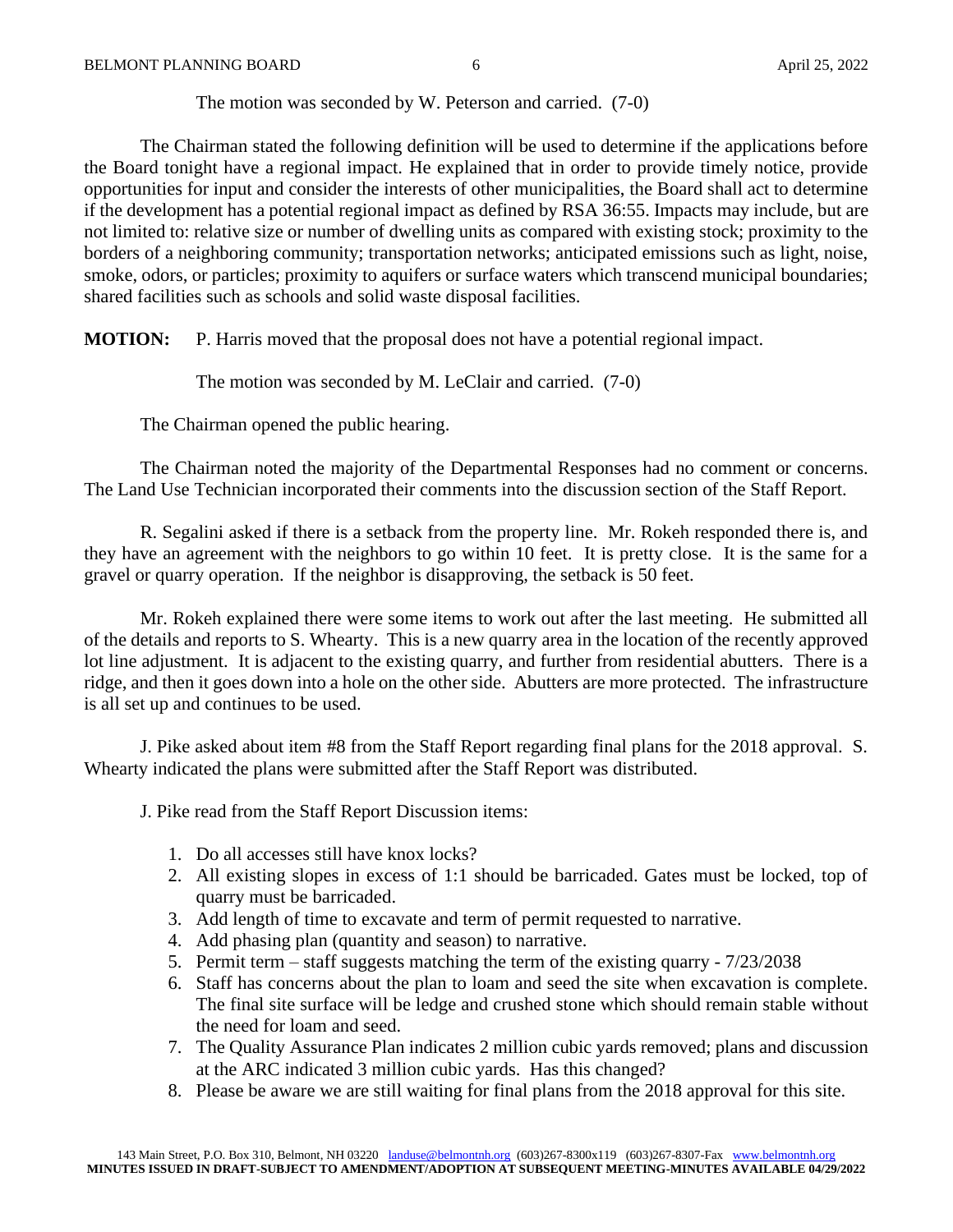Mr. Rokeh responded that the permit term can be matched to the existing permit and they can work out the loam and the seed. Normally if there is a slope it needs to be loamed and seeded. S. Whearty observed that it may be difficult to get vegetation to take and it would be a waste of resources. The vertical rock face is stable. Mr. Rokeh clarified that the change from 3 million cubic yards to 2 million cubic yards was based on discussions with the blasting company. They are stepping the ledge faces which will result in a difference in the ledge cut volumes. There will be a little less on the backside because it will step out a couple of times.

The Chairman asked if anyone in the audience had any questions or comments. There being none, he closed the public hearing.

# **Board's Action – Gilmanton Sand & Gravel:**

**MOTION:** W. Peterson moved that the application be granted Final, conditional approval as it appears to meet all of the technical requirements of the Ordinances and Regulations of the Town of Belmont with the following conditions:

Conditions (precedent) to be complied with or secured (as appropriate) prior to plan being signed and decision recorded. No site improvements or approved uses shall commence and no building permit shall be issued until plan is signed and decision recorded.

- 1. This action is based on a plan or plan set dated 1/14/2022.
- 2. Conditions precedent shall be completed no later than 4/25/2023.
- 3. Submit final plans (6 paper, 1 reduced, 1pdf). Submit one electronic copy for approval prior to submitting all required copies. Add/identify/include note on plan:
	- a. LLS stamp and signature.
	- b. Add AoT and NHDES SS permit number to the plan set.
	- c. Update the title block on the existing conditions plan remove reference to lot 2.
	- d. Remove the note about loaming and seeding.
	- e. Add latest revision date to revision block.
	- f. Add the following notes:
		- 1. Permit term is to 7/23/2038.
		- 2. Travel over South and Wareing Roads is not permitted.
		- 3. No disturbance or vegetative removal in all buffers required by RSA 155- E.
		- 4. All existing slopes in excess of 1:1 should be barricaded. Gates must be locked, top of quarry must be barricaded.
- 4. Board retains the right to require an independent review at the applicant's expense at any time a problem occurs or becomes evident in the design or implementation of the approved plan and construction shall be monitored and certified by a consultant appointed by the Board at the applicant's expense if any.
- 5. DES confirmation of expansion.
- 6. Evidence of other agency permits:
	- a. AoT
	- b. Site Specific
- 7. All existing slopes in excess of 1:1 should be barricaded. Gates must be locked, top of quarry must be barricaded.
- 8. Payment of decision recording fee. Check made payable to BCRD in the amount of \$16.60.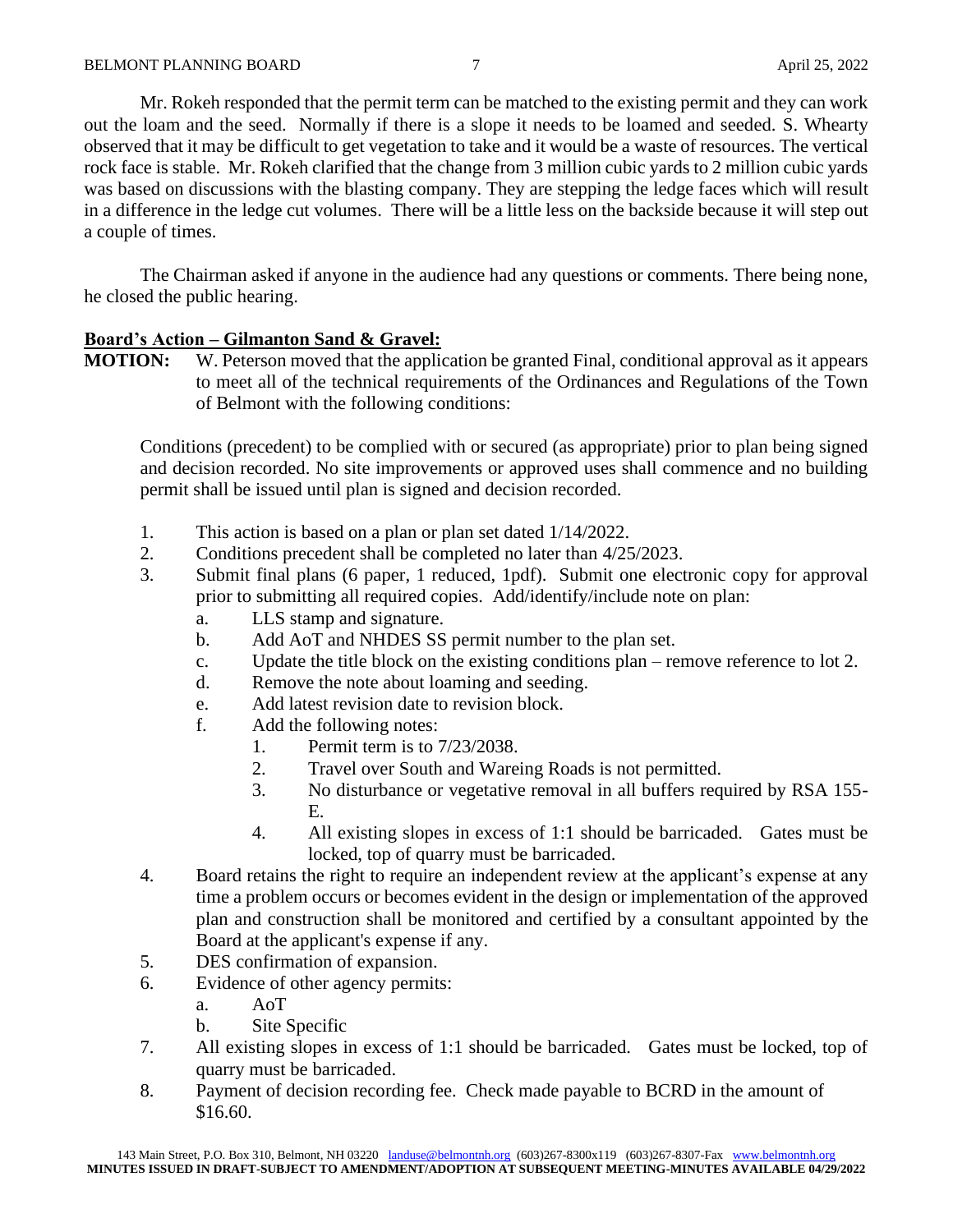- 9. Compliance hearing shall be held by Board as necessary.
- 10. Approved uses include: Earth Excavation (wholesale & retail).
- 11. All representations made by the applicant during the public hearing are incorporated as a condition of this approval.
- 12. No changes shall be made to the approved plans unless application is made in writing to the Town.
- 13. The Planning Board shall have the power to modify or amend its approval upon its own motion to do so.
- 14. Where there is a conflict within the information submitted by the applicant, the Town shall determine the correct information to be applied.

The motion was seconded by K. Sturgeon and carried. (7-0)

**4. Plan Submission Meeting and Public Hearing – Grenier Family Revocable Trust:** Request for Site Plan approval for commercial building for auto and trailer sales and repair. Property is located on Depot Street, Tax Lot 235-032-000-000 in the "I" Zone and within the Aquifer Protection District. PB #1822P.

Mr. Don Grenier and Mr. Rick Bacon were present for this application.

Mr. Bacon explained the application. The location is 9.2 acres with 508 feet of frontage and is in the Industrial zone and in the Aquifer Protection District. The Tioga River is in the background. There is a large wet area at the base of the slope. The proposed building is 2,600sf with a 600sf slab. The building will include office space and a 3-bay garage in the back for trailers and auto service. Twenty parking spaces are provided. There are no floor drains, and the dumpsters are fenced. There will be lighting and signs on the building. It will have onsite septic and water due to the distance to the South Road connection. The NHDOT driveway permit is being revised. There is a minimum impervious area of 5% and 30,000cf of disturbed area on 9 acres.

The Chairman stated there are waiver requests related to the completeness of the application: Project Survey, and Soils Map and Report / Wetlands.

**MOTION:** W. Peterson moved to grant the following waiver requests:

- a. Project Survey (Site Plan Section 5.D.1.c) due to the proposed location of the building being sufficiently away from the building setback lines.
- b. Soils Map and Report / Wetlands (Site Plan Section 5.D.3) because the topography of the site helps create a buffer between the developable area and the wetlands.

The motion was seconded by J. Pike and carried. (7-0)

**MOTION:** W. Peterson moved that the application be accepted as complete for the purposes of proceeding with consideration and making an informed decision. However, additional information shall be requested as necessary and must be submitted in a timely manner to complete review and act on the application. The Board shall act on this proposal by 6/29/22 subject to extension or waiver.

The motion was seconded by K. Sturgeon and carried. (7-0)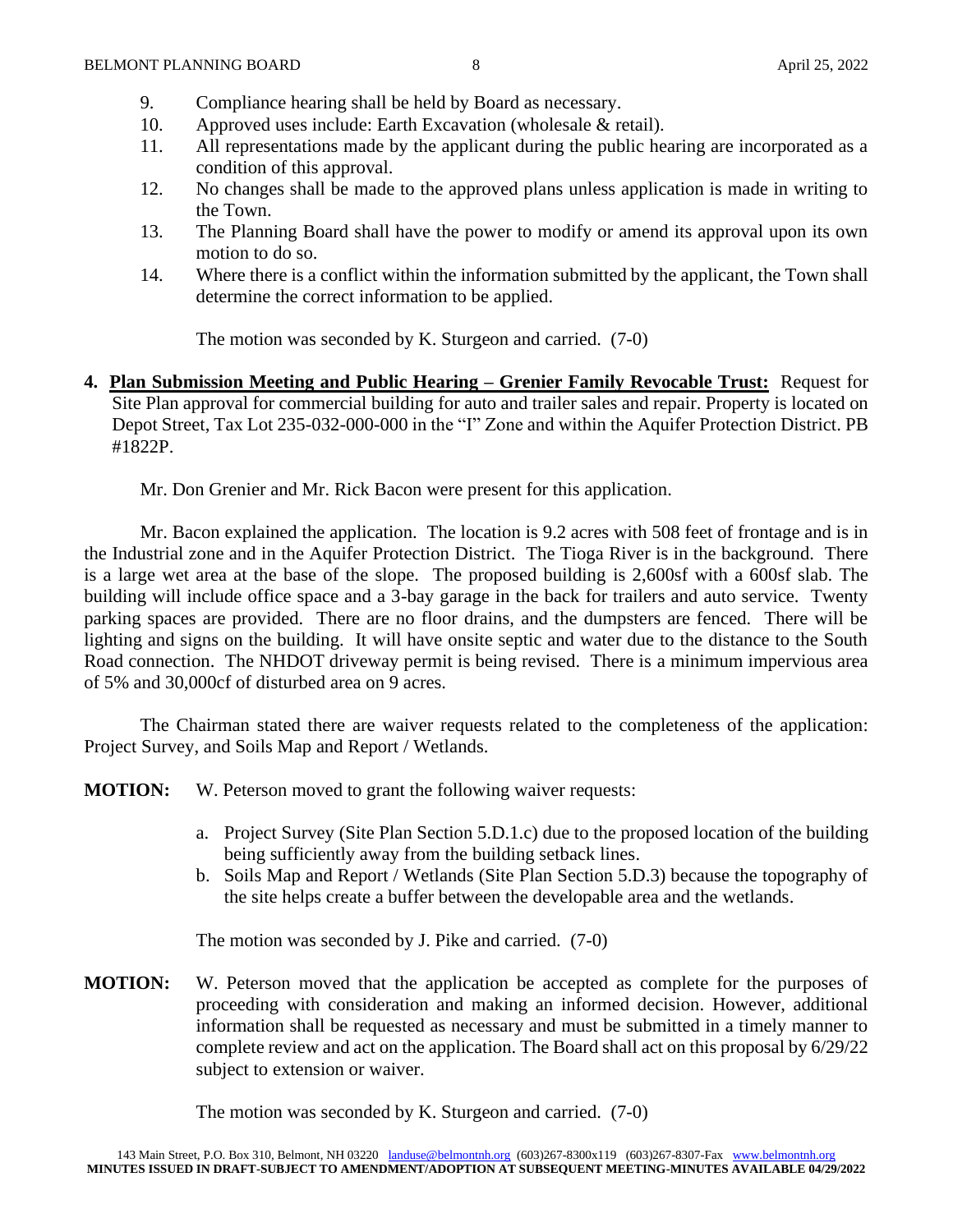**MOTION:** P. Harris moved that the proposal does not have a potential regional impact.

The motion was seconded by W. Peterson and carried. (7-0)

The Chairman opened the public hearing.

The Chairman noted the Departmental Responses. Water/Sewer said it would be possible to connect to the sewer down the road. They would like to know the distance from the structure to the sewer. The Land Use Technician asked about the gravel display in the front area, if containment was needed, clarification on the number of bays, storage of regulated substances, what the slab will be used for, and a correction on note # 5, sheet 2. Most Staff had no response or concerns.

P. Harris said this is a nice lot on a state highway. R. Pickwick asked how close it is to the city water supply near there. Mr. Bacon replied that the septic as proposed is close at about 270 feet as the crow flies. R. Pickwick had concerns about the 250-foot requirement in the sewer regulations. S. Whearty explained that she worked with the Sewer and Water Department and reviewed the sewer ordinance. The distance is measured from the closest point of a building or septic in a single direction and if it is within 250 feet, they are required to connect. The plan indicates they are 258 feet from the septic to the municipal connection. R. Segalini commented he doesn't think there would be enough elevation to get there. R. Pickwick said the proposed septic will need a leach field and he is concerned about the neighbor's well. Mr. Bacon stated the well does not show on any plan. They stayed as far back as they could and stayed out of the Wellhead protection area. They also stayed out of the Tioga Water system.

S. Whearty reported that she made the applicant aware of the subdivision regulations that require any part of a project within 500 feet of sewer to connect. In the event they decide to subdivide, both lots would need to connect. There was some discussion about a previous application for the lot under a different owner.

P. Harris asked what would be in the fenced storage area. He expressed concerns about vehicles being stored where runoff will carry contaminants into the stormwater feature.

The Chairman asked if anyone in the audience had any questions or comments. There being none, he closed the public hearing.

J. Pike asked about the lack of floor drains and what happens when the floors are washed. Mr. Bacon said they are using a spill containment setup. He said by NH State law they can't wash vehicles outside either. P. Harris confirmed that regular Aquifer inspections will be done.

#### **Board's Action – Grenier Family Revocable Trust:**

**MOTION:** M. LeClair moved that the application be granted Final, conditional approval as it appears to meet all of the technical requirements of the Ordinances and Regulations of the Town of Belmont with the following conditions:

Conditions (precedent) to be complied with or secured (as appropriate) prior to plan being signed and decision recorded. No site improvements or approved uses shall commence and no building permit shall be issued until plan is signed and decision recorded.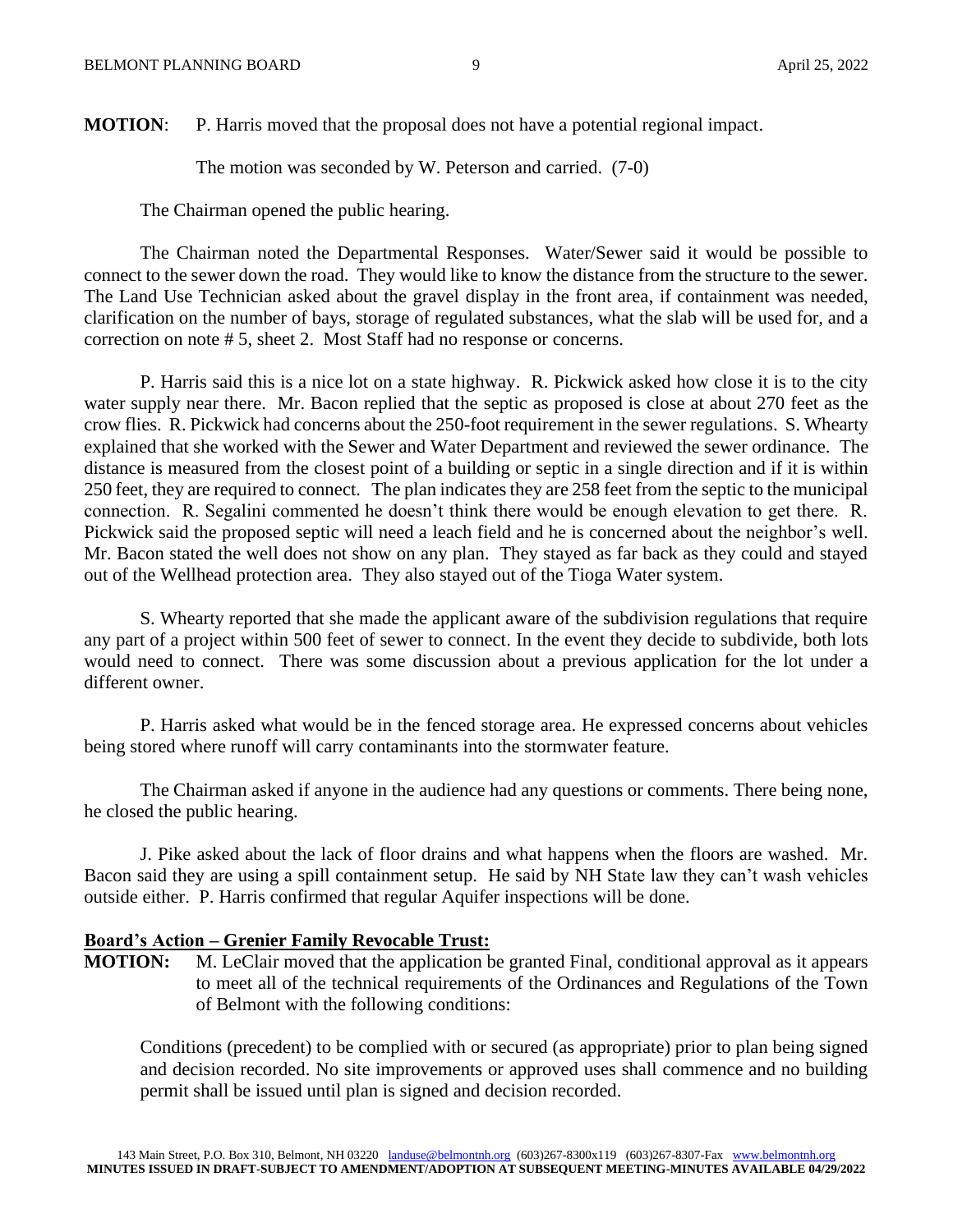- 1. This action is based on a plan dated 2/16/2022.
- 2. Submit final plans (5 paper, 1 reduced, 1 pdf). Submit one electronic copy for approval prior to submitting all required copies.
- 3. Add/identify/include note on plan:
	- a. Add additional spot elevation within the parking area. It is difficult to discern the runoff flow path.
	- b. Locate/set/show easterly front pin.
	- c. Fix the note on sheet 1 to 12 spaces instead of 12 bays.
	- d. Correct note #5 on sheet 2 (State and local ----- will be complied with)
	- e. Identify the purpose of the 600sf slab.
	- f. Remove the "this plan is for review purposes only…" note from final plan.
	- g. Provide construction details for the pond.
	- h. Add labels for gravel display area and fenced in storage area.
	- i. Add spot elevation to identify the top of berm elevation around the pond.
	- j. Provide riprap emergency spillway.
	- k. Identify/label the width and depth of the swale on the plan view and in the detail.
	- l. Label bottom of pond elevation.
	- m. Correct hours of operation and hours during construction. No construction shall begin before 7:00am Monday through Friday and not before 10:00am on Saturday and Sunday.
	- n. All parking, storage, activity to remain within buildings and on pavement. No storage or parking elsewhere on the property. All vehicles and equipment shall be work/road worthy. No junk or salvage vehicles or vehicle parts. Parking restricted to on site permitted uses.
- 4. Payment of decision recording fee. Check made payable to BCRD in the amount of \$20.60.
- 5. Model the swale in hydroCAD.
- 6. Reevaluate the design of the detention pond to accommodate the 50-year storm and provide 1-foot of freeboard.
- 7. Resubmit a new Quality Assurance Plan incorporating the Aquifer Plan requirements and addressing what substances may be stored on site.
- 8. Evidence of other agency permits obtained: a. NH DOT
- 9. Applicant shall sign and return copy of Town's Inspection Schedule. (Schedule will be available once final plans are submitted.)
- 10. Conditions precedent shall be completed no later than 4/25/23. Active and Substantial development of the approved improvements shall occur no later than 4/25/24 and improvements shall be substantially completed by 4/25/26.
- 11. Compliance hearing shall be held by Board as necessary.

**APPLICANT SHALL TAKE SPECIAL NOTICE: NO USE/WORK** MAY COMMENCE UNTIL ALL PRE-CONDITIONS ABOVE HAVE BEEN SATISFIED. CONTACT THE LAND USE OFFICE WITH ANY QUESTIONS. COMMENCING WORK OR USE PRIOR TO TOWN AUTHORIZATION SUBJECTS THIS APPROVAL TO REVOCATION, OTHER ENFORCEMENT ACTION AND DAILY FINES.

Construction conditions to be complied with once plan has been signed and decision recorded (shall comply with full standards of the Town's Project Security/Construction Process):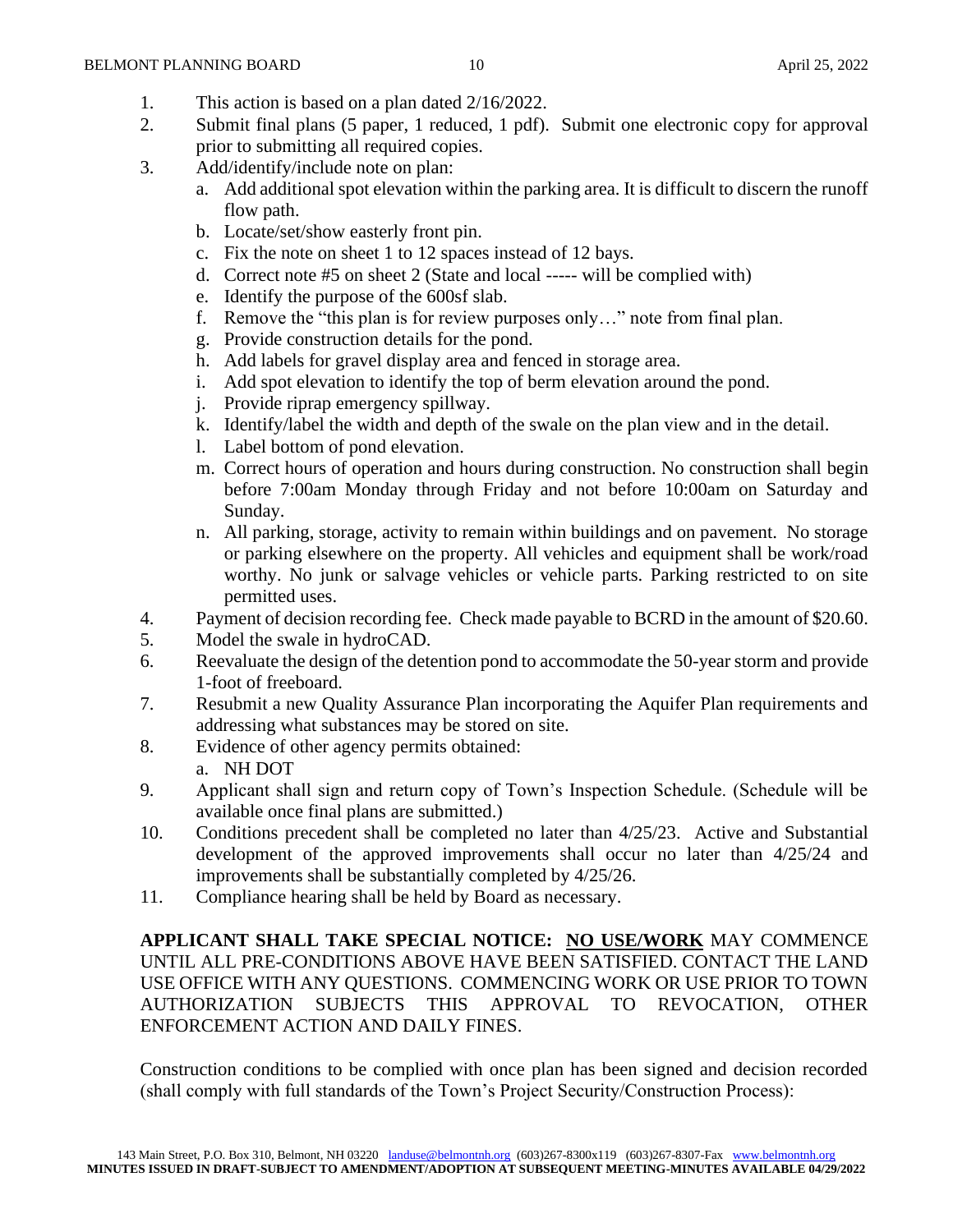- 12. Construction shall be monitored and certified by a consultant appointed by the Board at the applicant's expense if any. If deemed necessary, the escrow shall be established before construction begins.
- 13. Submission of building plans, approved by Building Inspector & Fire Department.
- 14. Property owner shall install all required traffic control and fire and life safety facilities and systems required by the Board and/or by other applicable Codes and Regulations. All system designs required by the Fire Department shall be submitted under stamp of the appropriate professional.
- 15. Underground utilities (telephone, electric, etc.) required from the ROW.
- 16. Shall erect orange construction fencing around entire perimeter of area to be disturbed and wetland flagging shall be maintained. No encroachments into the fenced area or beyond the fence barrier is permitted without prior approval of the Town, and NH DES as applicable, in conjunction with review by project engineer.
- 17. Comply with the Noise Ordinance.
- 18. A copy of the Town's Inspection Schedule shall be provided to the site contractor(s) prior to work commencing. Obtain successful milestone observations from Land Use Staff as listed on Land Use Inspection form **and** additionally and separately all required inspections by the Building Official, Fire Department, and NH DOT.
- 19. All improvements to be completed or secured (as allowed by the Town) prior to any occupancy of the site.
- 20. Dumpster sized appropriately to contain all refuse, placed on an impervious surface, screened all sides.

General conditions to be complied with subsequent to plan being signed and decision recorded:

- 21. Approved uses include motor vehicle and trailer sales and repair.
- 22. Occupancy/use of improvements requires submission of 2 paper original record (as-built) site plans including structures, utilities, roads, drainage and other site improvements. Plans shall be reproducible in black/white, e.g. through the use of differentiating graphics (pre/post contours dashed/solid), identifying notes, etc.
- 23. Storage of vehicles needing repair shall be limited to inside the garage or on paved surfaces.
- 24. Temporary erosion control measures shall be removed or the cost of the removal shall be secured in escrow prior to Certificate of Occupancy.
- 25. Annual compliant aquifer inspections are required for the site and each occupancy.
- 26. A Spill Control and Response Plan is required for a combined amount of 100 gal or 800 lb of potential contaminants.
- 27. The property owner shall be responsible to inspect, maintain and make immediate repairs to stormwater management features to assure they function in the manner intended and protect water quality.
- 28. All representations made by the applicant during the public hearing are incorporated as a condition of this approval.
- 29. Landscaping shall be maintained, shall be kept in a sightly manner and not allowed to deteriorate.
- 30. All exterior lighting shall be downcast and shielded from abutters and traffic.
- 31. Permits must be obtained for all signage, and signs for inactive, closed or abandoned uses shall be removed within 30 days.
- 32. No changes shall be made to the approved plans unless application is made in writing to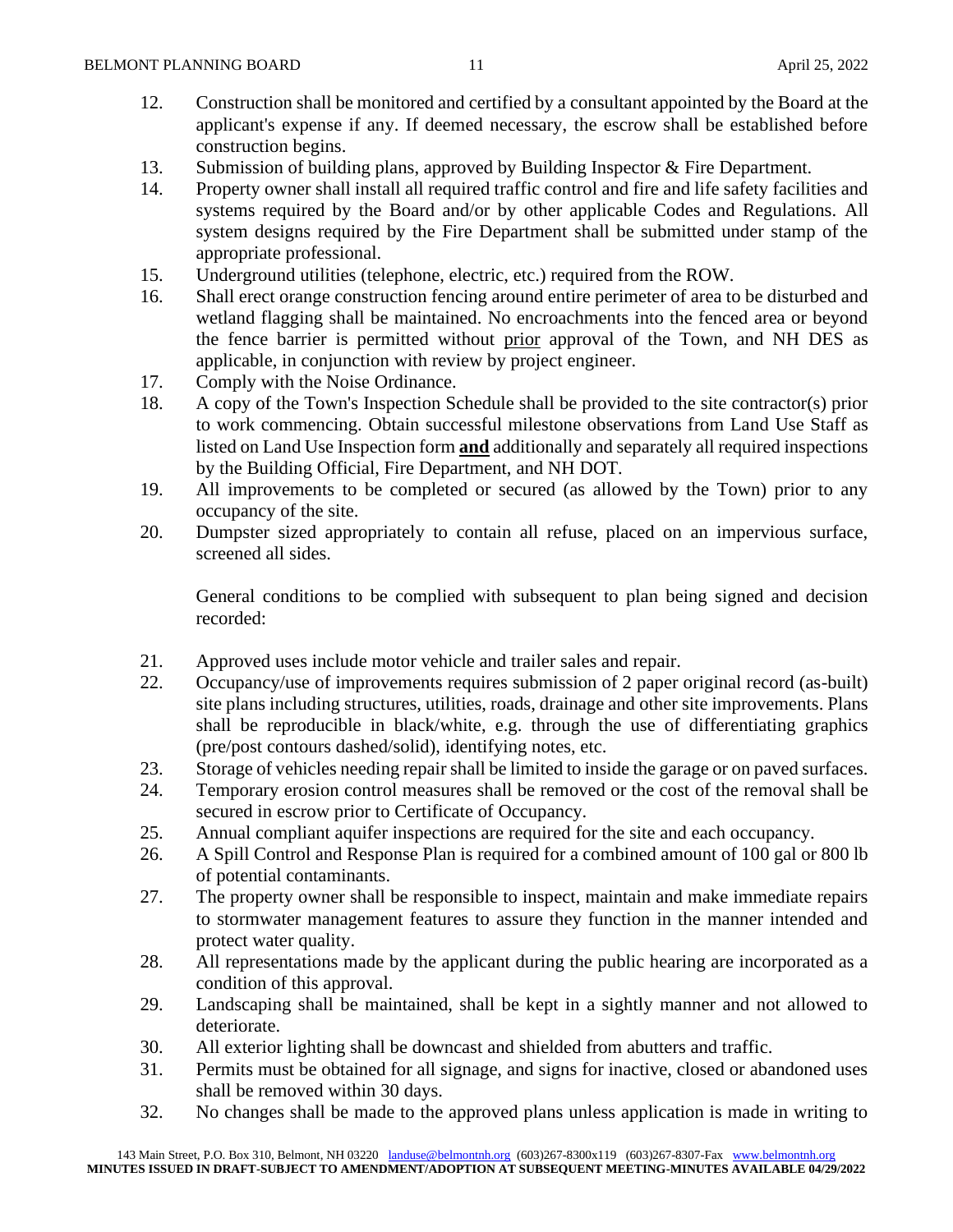the Town.

- 33. The Planning Board shall have the power to modify or amend its approval upon its own motion to do so.
- 34. Approval is subject to expiration, revocation, and changes in the Ordinances. This conditional approval shall expire on 4/25/23 unless all conditions are met or an extension is applied for and granted in accordance with the Regulations. Notice to the applicant and/or a public hearing are not required for the Board to determine that a conditional approval has expired. Reapplication in the case of an expired conditional approval requires a new application meeting all applicable Regulations.
- 35. Where there is a conflict within the information submitted by the applicant, the town shall determine the correct information to be applied.
- 36. Operational conditions of the Town and other agencies shall be met.

The motion was seconded by K. Sturgeon and carried. (7-0)

**5. Public Hearing – Mammoth Acquisition Company LLC:** Compliance hearing to discuss the alternative slope stabilization treatment (approved 09/28/2020) on the southeasterly sideline of tax lot 201-029-001-000 and the southwesterly sideline of tax lot 201-029-000-000 that failed. Property is located at 73 Daniel Webster Highway, in the "C" Zone. PB #1722P.

The Chairman opened the public hearing.

P. Harris stated he is concerned about the slope at ConvenientMD.

Mr. Brian Jones of Allen & Major Associates, Inc. explained that he was originally engaged with Mammoth Acquisition for this project. However, he is no longer under contract with them and can't speak on their behalf.

Mr. Matt Halvatzes of Coastal Construction said he worked for ConvenientMD on the construction of the slope and the building. He knows a lot about the project and can relay any information from tonight to them.

The Board confirmed that there was no owner present at this evening's meeting. S. Whearty stated ConvenientMD and others involved in the project and ownership were sent letters about the problem and the meeting.

J. Pike said this is not a new problem. R. Pickwick asked Mr. Jones and Mr. Halvatzes who asked them to attend the meeting. They received letters from Land Use Staff.

M. LeClair stated Mr. Jones and Mr. Halvatzes can't speak for the owner, but they will probably be the ones fixing the problem. Mr. Jones can make recommendations. R. Segalini stated the wrong people are here this evening. There was discussion about tabling the hearing.

M. LeClair explained the Board signed off on an original plan that didn't work. Mr. Jones came back two years later with an alternative treatment that didn't work. He said former Land Use Technician Rick Ball said it may or may not work, but Mr. Jones insisted it would. Mr. Jones stated he did not certify that the alternative treatment would work. He certified that vegetation could be established. It was a viable solution from the geotechnical engineer. There is a shallow slope plane failure. This is a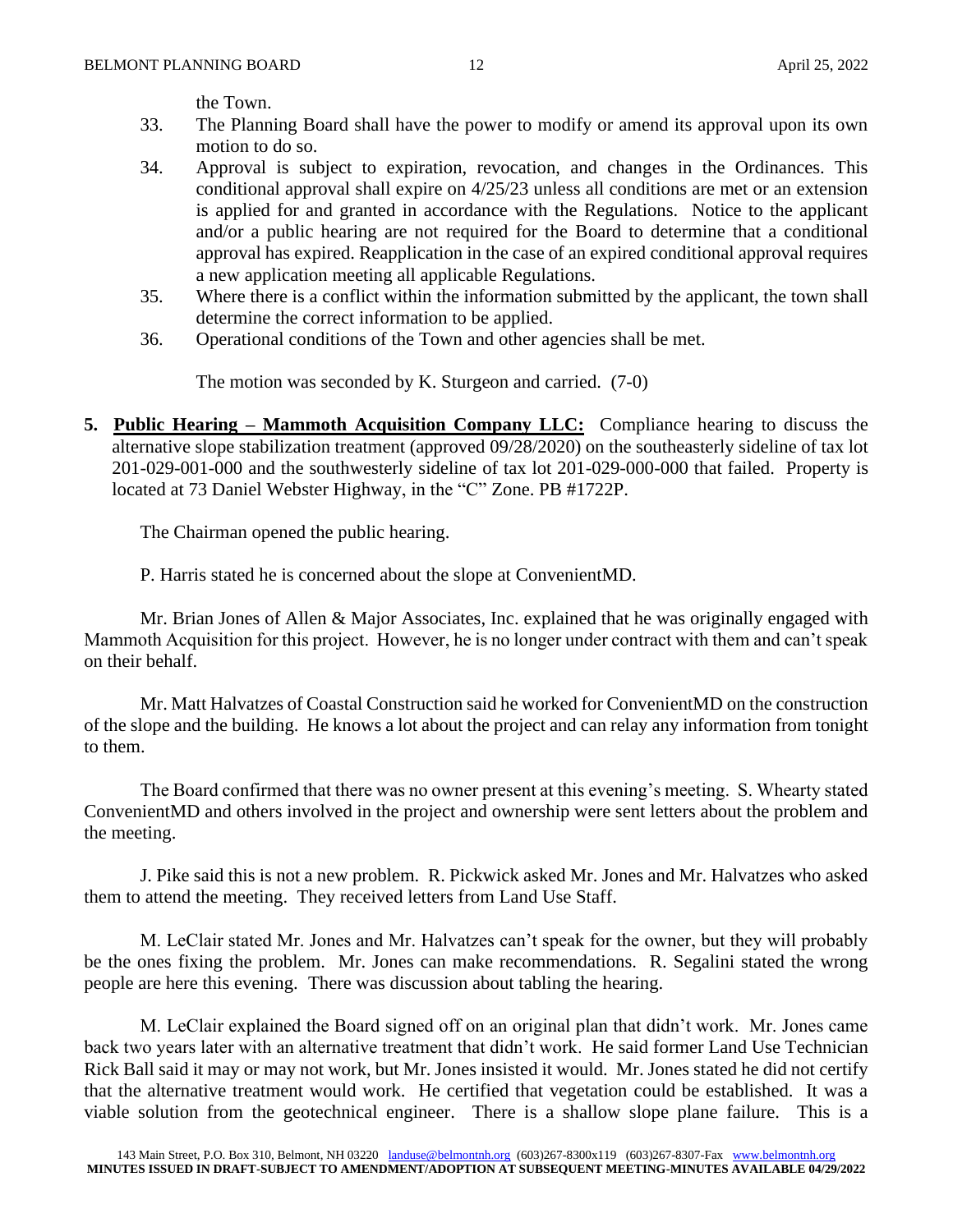geotechnical issue, not an erosion issue.

J. Pike said the Town has a problem. The slope is too steep. A lot more root growth would be needed, but he is not an engineer. We need to do what is best for the Town. Perhaps a retaining wall or more stone to hold it. ConvenientMD is on the hook because they own the property. Vegetation was established but the earth it is attached to doesn't stay stable.

M. LeClair acknowledged this discussion will not bring about a resolution. The hearing should be tabled and re-noticed.

The Chairman asked if anyone in the audience had any questions or comments. There being none, he closed the public hearing.

# **Board's Action – Mammoth Acquisition Company LLC:**

**MOTION:** M. LeClair moved that the compliance hearing for Mammoth Acquisition Company LLC be tabled until the owner or their representative can appear at the hearing. All conditions of the 01/25/2019 approval shall otherwise remain in effect.

The motion was seconded by R. Pickwick and carried. (7-0)

There was discussion about what could happen if they don't comply, such as revoking the site plan approval or the Certificate of Occupancy.

D. Grimes had concerns about the slope and what could happen with a bad rain storm. There is loose soil. S. Whearty assured the Board that letters were sent to ConvenientMD about concerns for public safety and asking that the parking spaces be closed. The Fire Department and Building Inspector were called out because there was more erosion from recent rain.

Mr. Halvatzes stated jersey barriers were installed by Coastal Construction at the base of the slope and the parking spaces are blocked.

#### **6. OTHER BUSINESS:**

#### **A. Approval of Minutes 03/28/2022:**

**MOTION:** J. Pike moved to approve the minutes of March 28, 2022 as written.

The motion was seconded by R. Pickwick and carried. (7-0)

#### **B. Staff Report:**

#### **1. Goodwill Dumpster Request – 95 Daniel Webster Highway – Tax Lot 201-094-000-000:**

Staff received a letter that their dumpster is being filled with household trash. They have an agreement that donations and items to be discarded are stored in the back and hauled offsite. Trash is being dumped after hours and they need to pay for the disposal.

It was the consensus of the Board that the dumpster be screened on all sides, locked, and that they consider getting a camera. Goodwill needs to be responsible for it.

#### **2. Wild Acres/Grimstone – Tioga Ridge Subdivision – Tax Lot 229-024-000-000:**

Land Use Staff and DPW are working with the developers to determine what needs to be completed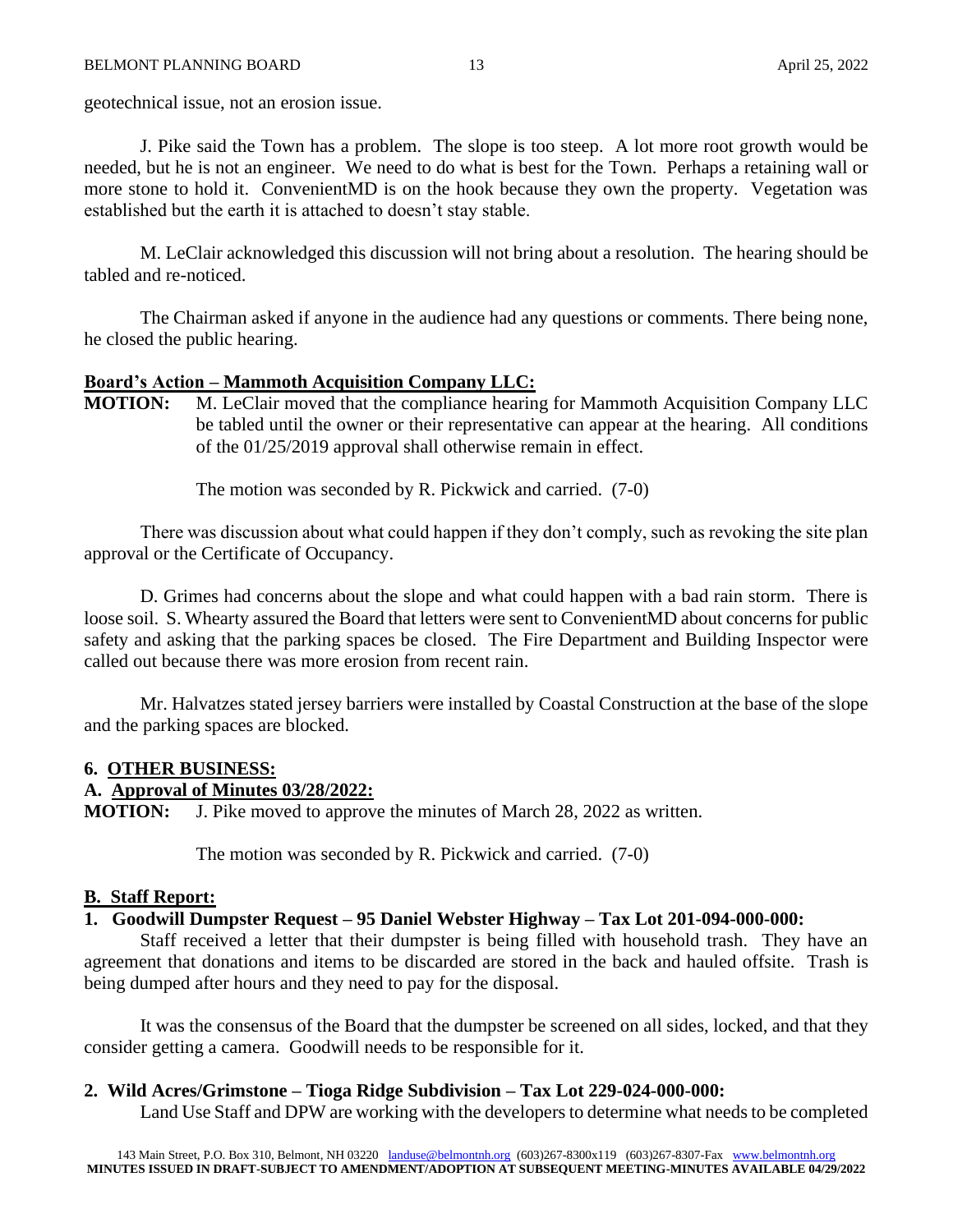for the subdivision. DPW is requesting a modification to the conditions of approval. The subdivision was approved with a 4-foot paved sidewalk. It was designed to be an extension of the lane but striped to provide delineation. DPW is concerned about the future cost and maintenance headaches this additional pavement causes and are requesting that the Planning Board modify that condition. The paved sidewalk is likely to be damaged during the vegetation removal along the side of the road. Not requiring the contractor to reconstruct the 4-foot paved sidewalk could help offset the cost of of other road items that need to be fixed. C. Clairmont said the road is a nightmare and he clarified that the Town is not required to accept the road and take over maintenance responsibility until the road meets Town standards. The Town will not be backing down. DPW wants the road rebuilt like DPW would do if it were any other road in Town. J. Pike said the Board should support DPW.

C. Clairmont recommends the contractor build a 22-foot-wide road with no sidewalks. C. Clairmont explained that DPW is asking for the road to be reclaimed, for underdrain to be installed, and for tack and shim followed by tack and overlay after the road has sat for one winter season. Any problems with the road become the Town's problem forever once the Town accepts the road. J. Pike agreed that we hate to put a hardship on the owner but this cannot become a burden for tax payers.

DPW has met with Land Use Staff to discuss possible changes to the Subdivision Regulations including requiring culverts and driveway aprons to be installed at the time the road is built before any Certificates of Occupancy are issued. DPW has encountered a wide array of culvert installs. Some culverts are installed by contractors who do a good job, and some culverts are installed by a homeowner with inadequate cover. DPW recommends at least 1 foot of cover and the ditchlines should be manipulated to not impede the flow of water. D. Grimes and C. Clairmont continued to discuss problems with not requiring aprons and the damage it causes to Town roads.

S. Whearty redirected the discussion back to the sidewalk at Tioga Ridge Subdivision. S. Whearty mentioned that as a runner she values sidewalks but she is not sure the extended pavement will primarily be used by pedestrians and bikers. The extended pavement will likely be used by vehicles for additional parking. S. Whearty explained that the 4-foot sidewalk has already been installed. DPW and Land Use Staff believe that when the contractor removes the vegetation and does repairs, the paved area will be damaged. Instead of putting it back, they can saw cut, reclaim, and turn the 4-foot paved sidewalk into a stabilized gravel shoulder. R. Segalini stated if they choose to not put back the 4-foot sidewalk, all of it should be removed. It is all or nothing. When repairs are done, the material can be ground up and put into an extended shoulder. If the Town takes over the road it needs to be way the Town wants it. There was clarification about where the condition came from. Tioga Ridge Subdivision is classified as a cluster subdivision and it is a condition in our Subdivision Regulations.

It was the consensus of the Board that the road should be built to the satisfaction of Department of Public Works.

**MOTION:** J. Pike moved to amend the subdivision plan approval for the Tioga Ridge Subdivision application #26-05, tax lot 229-024-000-000, to remove the condition to require a 4-foot paved sidewalk.

The motion was seconded by W. Peterson and carried. (7-0)